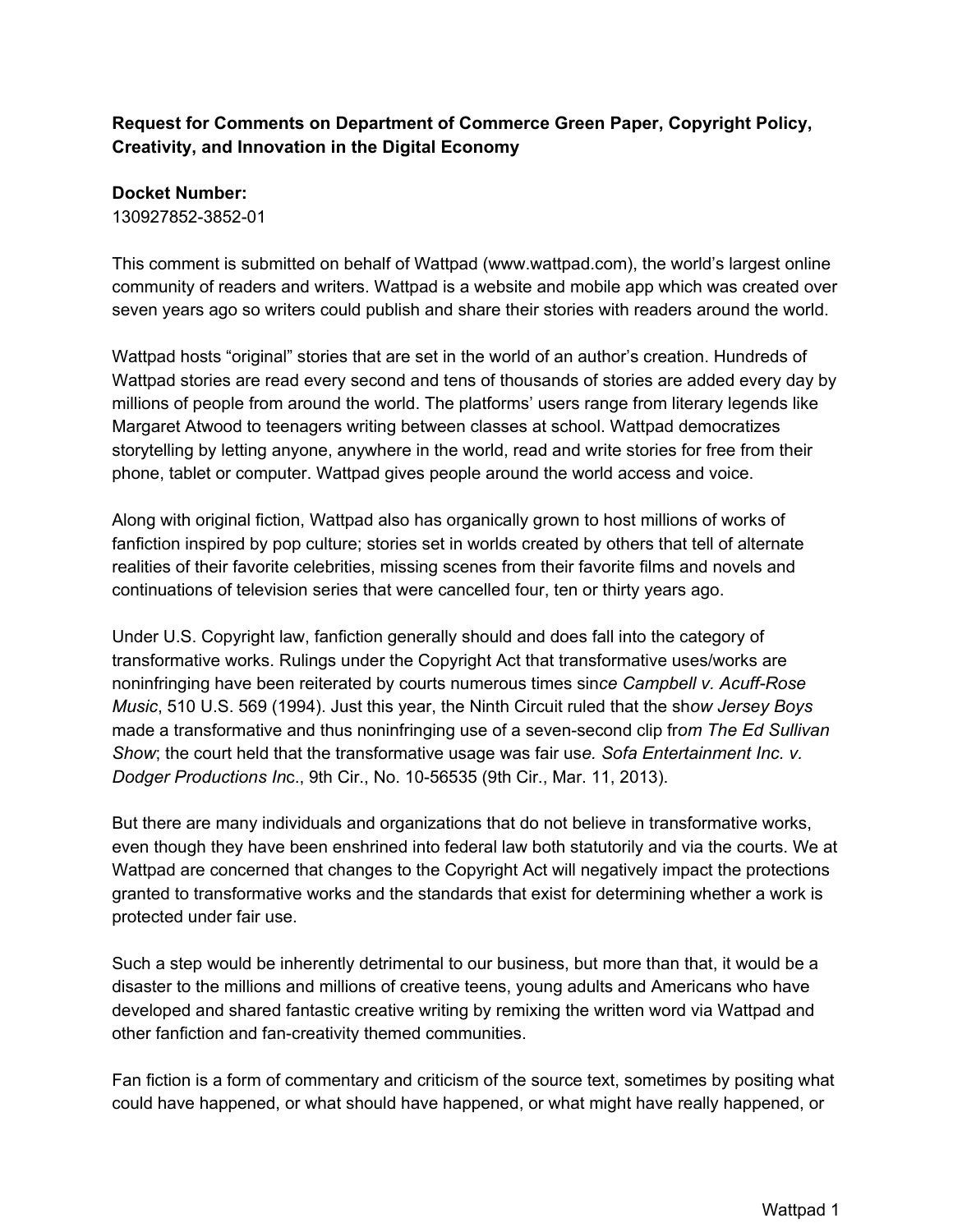how things would go if the story happened today, in Sherwood Forest, under the sea or in space. As Margaret Atwood wrote recently *in The New York Tim*es piece about modern technology and storytelling, telling a story based off of someone else's world is a fascinating way to tell a new story:

Rewrite Edgar Allan Poe's story "The Purloined Letter," using present-day communications technology. In the original, a "letter," made of "paper," written in "ink," and bearing a "seal," was disguised as an inferior letter and hidden in plain view. The letter needed to be invisible to searchers, but close at hand so it could be quickly produced when needed.Go to it. I'm sure there are a hundred brilliant solutions to the puzzle of "The Purloined E-Mail."

http://www.nytimes.com/2013/11/03/books/review/writing-bytes.html

At Wattpad we are witnessing the next generation of writers learn their craft. We have hundreds of firsthand examples of readers becoming writers through the supportive and creative global community we're building at Wattpad. Our platform helps develop literacy and fosters a love of both reading and writing through immersive, long form narrative fiction. Many aspiring on Wattpad actually take their first steps through the genre of fanfiction.

For example, when someone sets out learning to play an instrument, they start by practicing songs from their favorite singers or bands before composing their own music. For millions and millions of young people around the world fanfiction is how they practice and develop the skills necessary to start creating their own narrative storyworlds.

Millions of other Wattpadders are writing simply to express themselves and for the pure love for their fandoms. On Wattpad this is experience magnified through the social feedback of connecting with other fans through the stories they expanding on. The diversity of this type of writing is incredibly expensive and we can literally witness social storytelling at a global scale. On Wattpad fanfic is enabling creativity in storytelling and is an important, additive piece of the fan art universe.

Fiction from fans comes in so many formats. Books, TV shows, music, movies, games, apps, YouTube celebrities, toys and even musicals all serve as the inspiration for the explosion of creative writing that is both entertaining and connecting fans from around the world. This content is social, collaborative and viral, all fueled by the power of remix culture.

But all these situations, experienced by Wattpad's users, are fraught with the worry that someday, someone could take it away.

If the Copyright Act is changed to limit or recharacterize Fair Use and transformative works in a more restrictive manner, it will destroy fan communities. However, if the Copyright Act changes to better codify protections for those who create transformative works (for commercial and noncommercial purposes) and for platforms like Wattpad that host those works, the United States stands to be at the forefront of protecting creative works and encouraging the creation of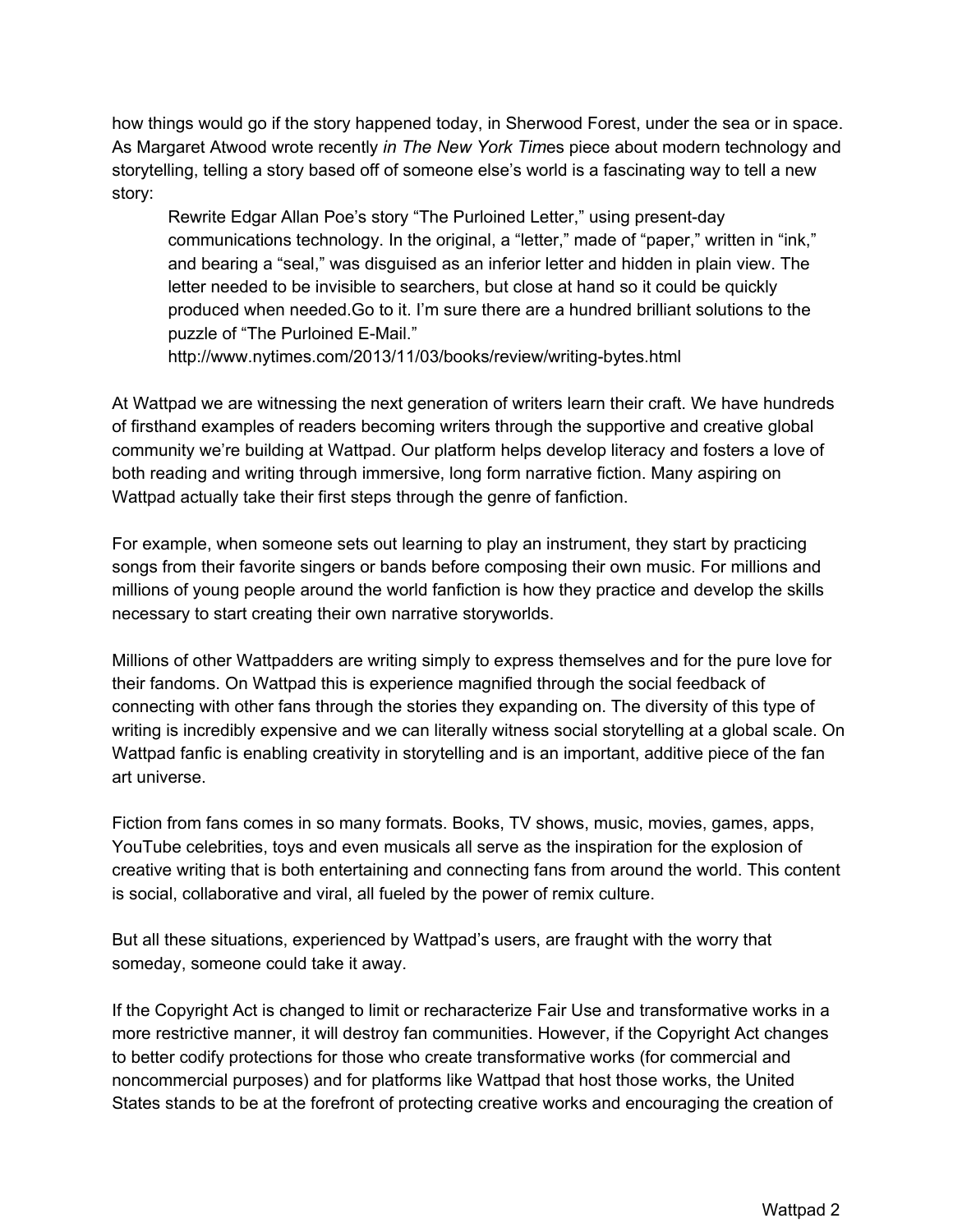new, inventive, dynamic and fascinating stories in every medium.

Part of that expansion could be a simple legislative clarification that criminal penalties cannot apply if the work in question is arguably transformative and does not take all or substantially all of the content of another work (even if the second work is entirely made of works done by third parties, as that is the cornerstone of audio and video-based remix culture). At present, if a court decides that a work that was created to be transformative actually isn't, even if the artist or writer intended it to be, civil penalties and attorney's fees can bankrupt the artist or writer, or the website hosting their work. Even going through the process of litigation can be so expensive that someone might instead opt to pay a large settlement and delete or destroy their creative works, even if they were actually completely noninfringing.

More than that, we've even encountered people reluctant to share their stories or images because they are afraid of being accused of criminal infringement, when all they're doing is remixing a story or song or film and creating something entirely unique. We live in a world where it is relatively easy to share a creative or inventive work where the author was inspired by another's story, and pass that new tale freely to friends and the general public, but where writers young and old worry that their story will be treated the same as an upload of an entire film that's still in movie theaters, the steps of creating and sharing a work are chilled.

The entities behind this Green Paper have the ability and opportunity to make it clear to writers, artists, editors, videographers, librarians, teachers, parents, documentarians, educational institutions, site hosts and businesses large and small that transformative works are not piracy. They are not - and should not be - treated as such copyright infringement, and they are an enlivening, fascinating, educational and ever-expanding creative part of our society. "Fair use is a lawful use of copyrigh*t." (Lenz v. Univer*sal) The Copyright Act should not be modified to say otherwise.

Even before the publication of the worldwide bestsell*er 50 Shades of G*rey, which was well known to be derived from a Twilight-inspired fanfic series that E.L. James posted online, mainstream media as well as publishing industry, tech and social media coverage, have reported on fan fiction, as a genre of storytelling. Novelists like Meg Cabot candidly discuss writing fanfic for films like Star Wars in their younger days (before there was an internet to post on) and TV stars like Darren Criss o*f Gl*ee become famous for writing and/or performing in fanworks based on th*e Harry Pott*er series.

As novelist and *TIME Magazin*e writer Lev Grossman wrote, books, films and tv shows are our shared culture and narrative. A few years ago, he asked: Is art about making up new things or about transforming the raw material that's out there? Fanfiction writers and those who have transmogrified the fanfic they have written into popular, inventive or shared "original" stories or series often and regularly do both.

As the Task Force looks to the "legal framework for the creation of remixes" we ask the Task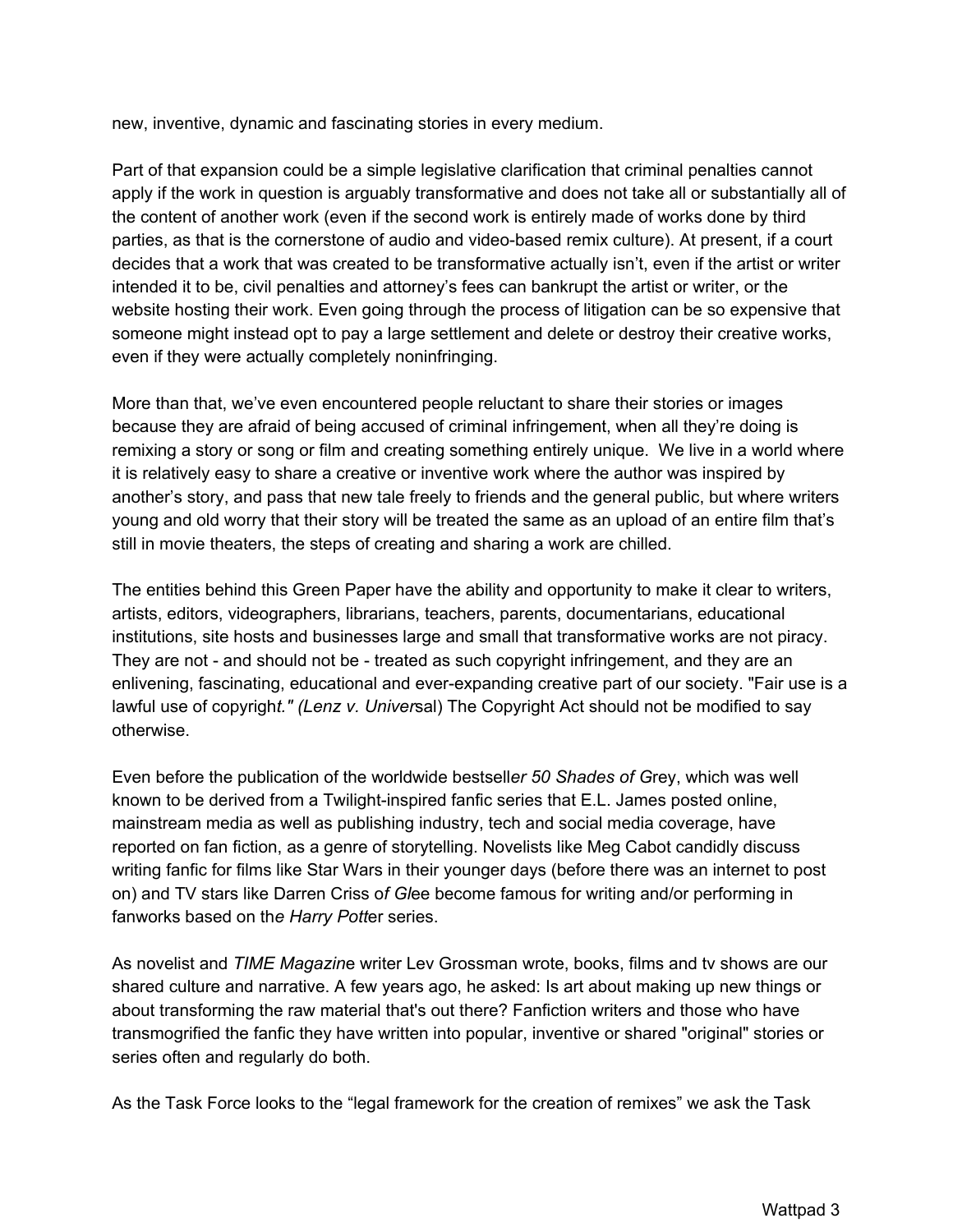Force to look beyond remixes as mashups of visual and audio content. A significant portion of Wattpad's focus and content relates to text (with and without art) as transformative works. While much of the focus by the Task Force and mainstream media have been on "remix" culture that pertains to audio and video, it is vital that going forward, definitions of transformative works, remixed content and works created pursuant to Fair Use include, incorporate, cover and pertain to works that are primarily text (or audio readings of text) or visual/graphic arts.

Recently, Orlando Jones, who was a writer and actor o*n MAD*tv and now stars on the new hit *Sleepy Hollow*, said this:

[The] Digital [World] lets us have this conversation and make it as awesome as we want. Why can't I share fan-fiction? Those fans are artists too, I'm not more or less of an artist than the people who are writing that, or drawing fan art. I've believed that for a while... Remixers, fanfiction writers, fanartists, vidders, vloggers and webseries creators are all artists; Mr. Jones is not the only one who recognizes it.

Accordingly, we ask that legislative process look to the impact of legislation on text-based mashups, remixes and transformative works including but not limited to fanfiction and fanart that includes images and text, as well as audio recordings of fanfiction. It would be unjust to leave writers, and those who host their works, out of the policy development process, and it would be potentially damaging to such online and mobile platforms if written works were not given the same consideration and discussion given to other types of remixes and transformative works.

Since the Digital Milennium Copyright Act was codified nearly 20 years ago, the Internet has grown, developed and changed, and it continues to do so daily. While cases have, in the interim, stated explicitly that sites must look to whether a work that someone claims is infringing is actually noninfringing because of the doctrine of Fair Use, this aspect of copyright law should continue to adapt to changes in technology -- while clearly establishing transformative uses as fair use and non-infringing.

So many copyright holders believe that they own all of the rights regarding any use of their work and can prevent it from being used by third parties who wish to discuss it, comment on it, criticize it or otherwise transform it. The law says they cannot hold such a monopoly on discussion of their work, and because of that, the factors used by courts in looking to whether a second work makes "fair use" of a copyrighted work are longstanding and solid.

However, the current "Safe Harbor" provision under the Digial Milennium Copyright Act does not work comprehensively on the Internet that currently exists, and it is only reasonable to project that the elements of the DMCA will become more and more differentiated from the way that apps, websites, networks, blogs, forums, comment sections, discussions and interactions actually work. Formalizing the Safe Harbor for platforms that reasonably believe fair use vests in a transformative work that is not entirely a copy of substantially all of another work would go a long way to protecting platforms of all types that host transformative works.